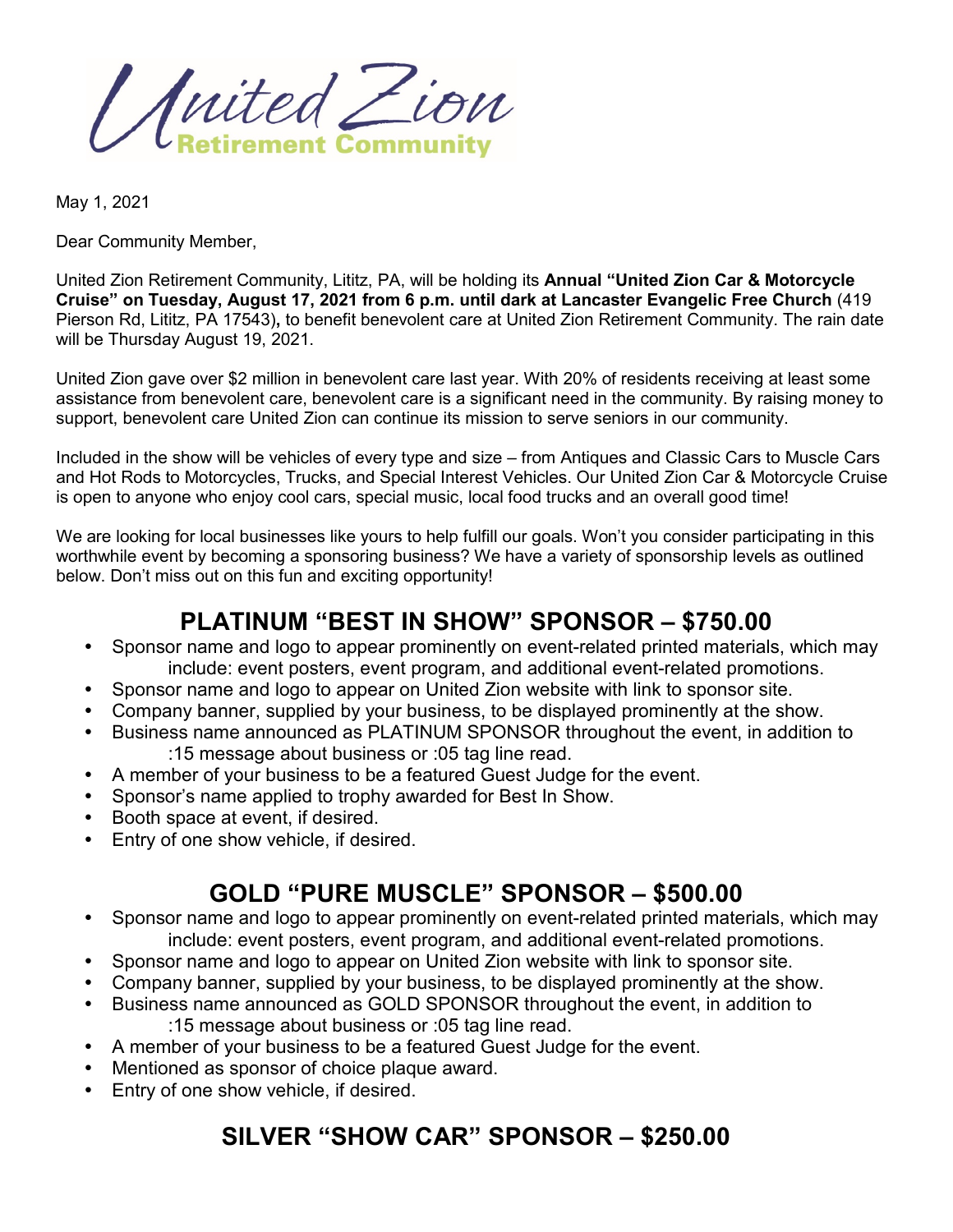- Sponsor name and logo to appear prominently on event-related printed materials, which may include: event posters, event program, and additional event-related promotions.
- Sponsor name and logo to appear on United Zion website with link to sponsor site.
- Business name announced as SILVER SPONSOR throughout the event.

# **BRONZE "CRUISER" SPONSOR – \$175.00**

- Sponsor name and logo to appear prominently on all Event-related Print Material
	- May include: event posters, event program, and additional event-related promotions.
- Sponsor name and logo to appear on United Zion website with link to sponsor site.
- Business name announced during the award ceremony.

Please note that sponsors can also provide items such as small grab bags, pens, key chains, candy, discount coupons, brochures, etc. for our goodie bags that will be given to the first 100 participants. If you would like further information, please contact us at any time.

If you are interested in becoming a sponsor, please complete and return the sponsorship form as soon as possible. Checks should be payable to "*UZRC*", and mail to: United Zion Car Cruise, Attn: Megan Weiss, 722 Furnace Hills Pike, Lititz, PA 17543. Please designate "*Car Cruise Sponsor*" in the memo section. *United Zion Retirement Community is a registered 501(c)(3) corporation; donations are tax deductible*.

Company logos must be emailed to [marketing@uzrc.org](mailto:marketing@uzrc.org) by Monday June 14, 2021 to ensure that the logo will be included in all print materials for the event. Sponsorships will be accepted after this date but inclusion on printed materials is not guaranteed after this date.

**The residents and employees of United Zion Retirement Community thank you for your support and encouragement as we continue to provide superior quality services to the aging based on Christian principals in a loving and caring community that encourages independence, promotes wellness, and preserves human dignity.** 

Sincerely,

**Megan Weiss** Director of Development and Marketing (717) 627-8421 [mweiss@uzrc.org](mailto:mweiss@uzrc.org) 

Enclosure: 2021 United Zion Car and Motorcycle Cruise Sponsorship Form